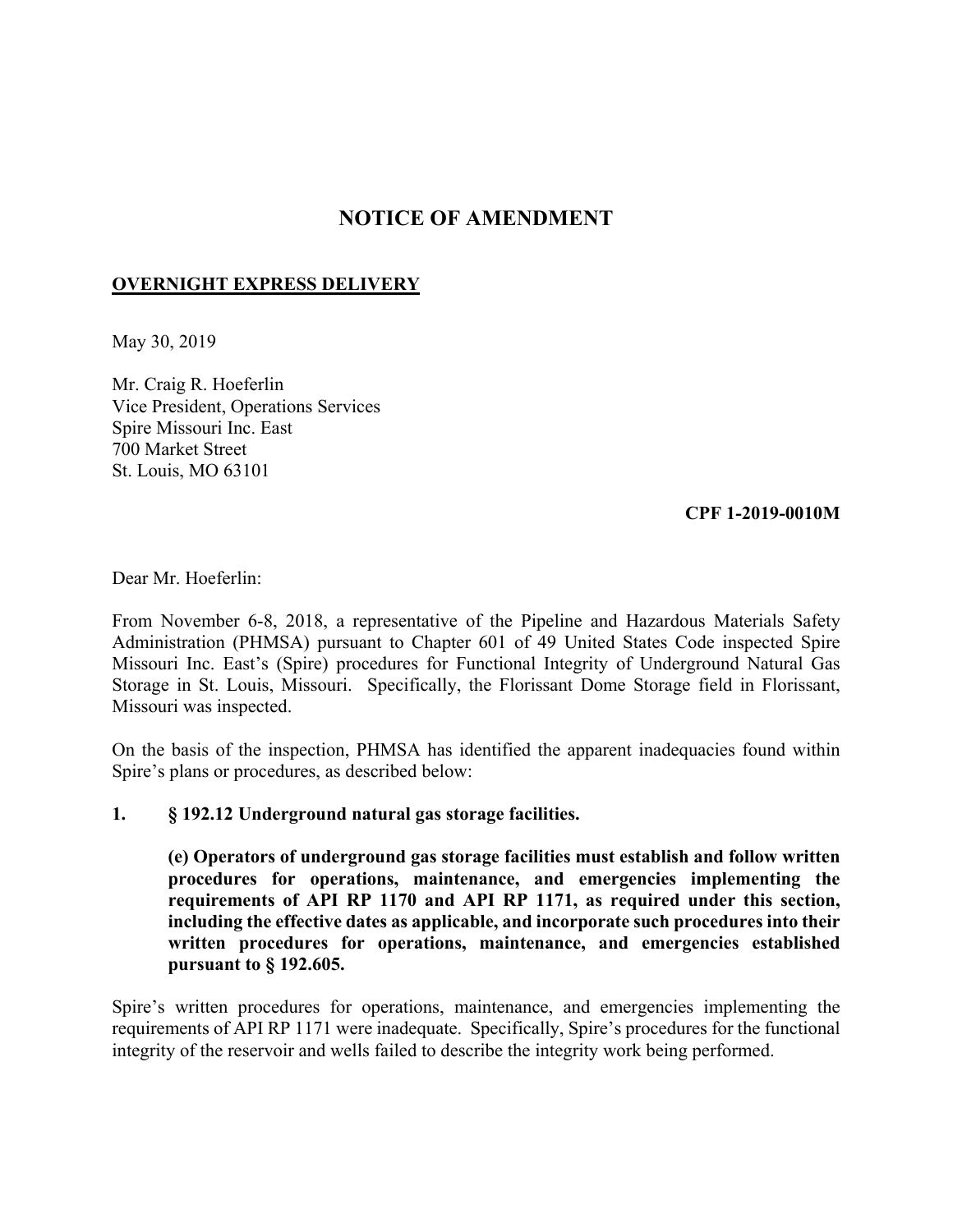not have prescriptive procedures associated with the standards. During the inspection, Spire presented 26 standards that cover various integrity activities, but did

# **2. § 192.12 Underground natural gas storage facilities.**

 **(e) Operators of underground gas storage facilities must establish and follow written procedures for operations, maintenance, and emergencies implementing the requirements of API RP 1170 and API RP 1171, as required under this section, including the effective dates as applicable, and incorporate such procedures into their written procedures for operations, maintenance, and emergencies established pursuant to § 192.605.** 

Spire's written procedures for operations, maintenance, and emergencies implementing the requirements of API RP 1171 were inadequate. Specifically, Spire's written procedures for annular pressure thresholds did not specify what the thresholds were in accordance with API RP 1171, Section 9.3.2 Well Integrity Monitoring.

During the inspection, Spire informed PHMSA that annular pressures outside the normal range would be further investigated. Clearly defined thresholds are necessary to know when/if further evaluations are necessary for annular pressures.

#### **3. § 192.12 Underground natural gas storage facilities.**

 **(e) Operators of underground gas storage facilities must establish and follow written procedures for operations, maintenance, and emergencies implementing the requirements of API RP 1170 and API RP 1171, as required under this section, including the effective dates as applicable, and incorporate such procedures into their written procedures for operations, maintenance, and emergencies established pursuant to § 192.605.** 

Spire's written procedures for operations, maintenance, and emergencies implementing the requirements of API RP 1171 were inadequate. Specifically, Spire's written procedures for the blowout contingency plan (BCP) were inadequate because the BCP had not been developed.

 Operators are required to develop and implement a BCP in accordance with API RP 1171, Section 10.6.3 Blowout Contingency Plan.